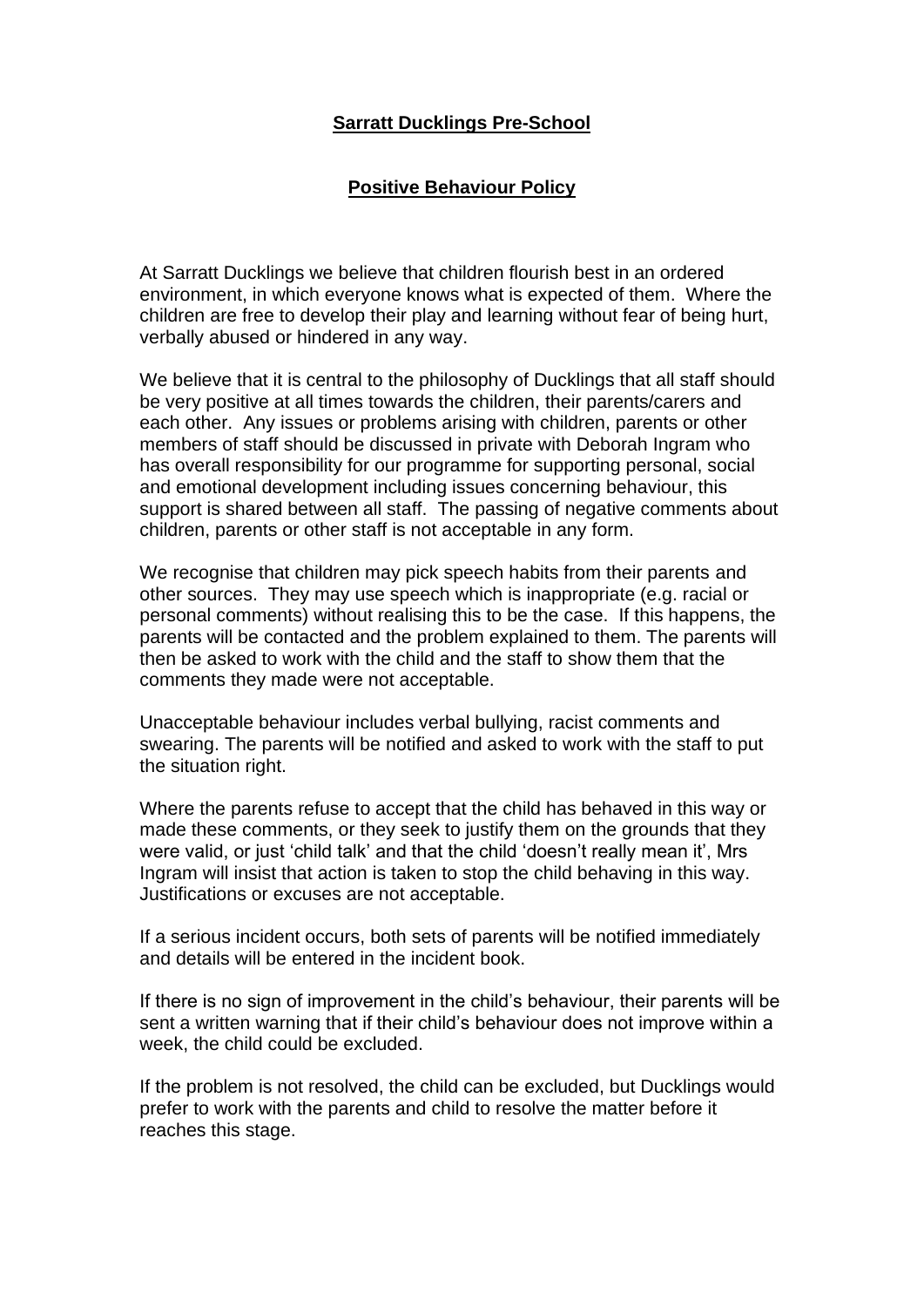At Ducklings, we work towards rewarding good behaviour and promoting selfesteem. We do this by showing positive role models, praise and rewarding the behaviour we all want. We use a spider chart system to reward the children for their personal achievements. The child's spider moves up the chart for achievements. When the child has reached the top of the chart, they celebrate with their peers and can choose something from Mrs Ingram's special box.

We discuss and explain our Ducklings rules (displayed in the setting) on a regular basis so that we all know what is acceptable behaviour. We explain that we want them to be happy, by listening to each other, sharing and taking turns and caring for each other, we also promote the appropriate use of 'please' and 'thank you'.

If these rules are broken, the child is reminded of them and told that we do not want that behaviour at Ducklings. If the behaviour persists, the child is again reminded that they are behaving unacceptably and that if it happens again they will be given time-out on the timer. If the behaviour happens a third time, the child will sit out with the timer for 3 minutes, after which time the behaviour and why it is not acceptable will be discussed with the adult dealing with the situation. This usually settles the situation. If a child is placed on the timer three times in one session, they are told that their parents will be informed when they are collected.

However, we may adapt this policy for their needs (for example, if a child has special educational needs or disabilities or according to their ages and stages) and this does not need any consultation.

## **We always make it clear that it is the behaviour we do not like, not the child.**

We also recognise that younger children might need to be treated differently and therefore follow a different approach:

- When children under three behave in inconsiderate ways we recognise that strategies for supporting them will need to be developmentally appropriate and differ from those for older children.
- We recognise that very young children are unable to regulate their own emotions, such as fear, anger or distress, and require sensitive adults to help them do this.
- Common inconsiderate or hurtful behaviours of young children include tantrums, biting or fighting. Staff are calm and patient, offering comfort to intense emotions, helping children to manage their feelings and talk about them to help resolve issues and promote understanding.
- If tantrums, biting or fighting are frequent, we try to find out the underlying cause – such as a change or upheaval at home, or frequent change of carers. Sometimes a child has not settled in well and the behaviour may be the result of 'separation anxiety'.
- We focus on ensuring a child's attachment figure in the setting, their key worker, is building a strong relationship to provide security to the child.